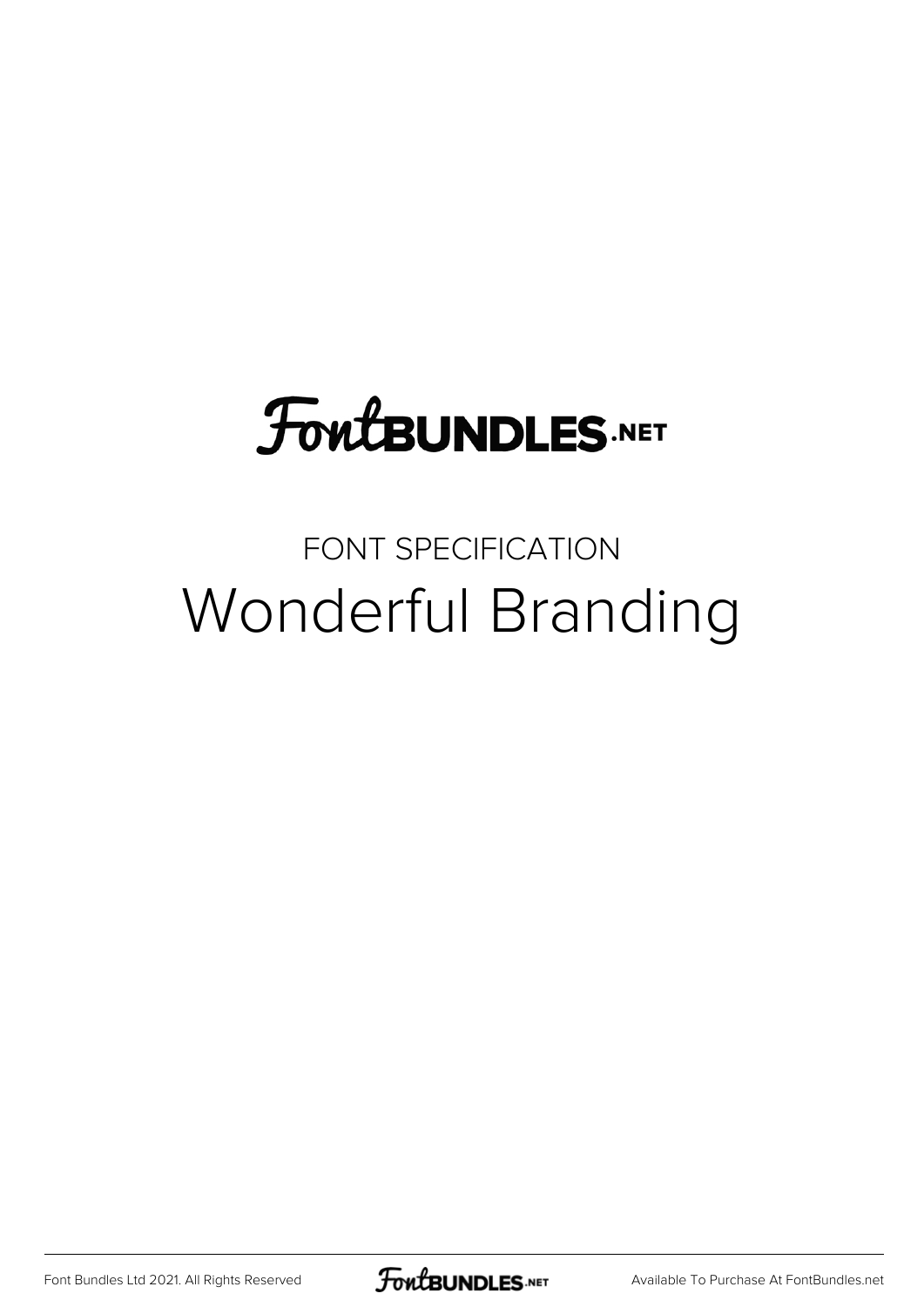## Wonderful Branding - Regular



Lowercase Character abcdefghijklnn

M123456789

**Punctuation and Symbols**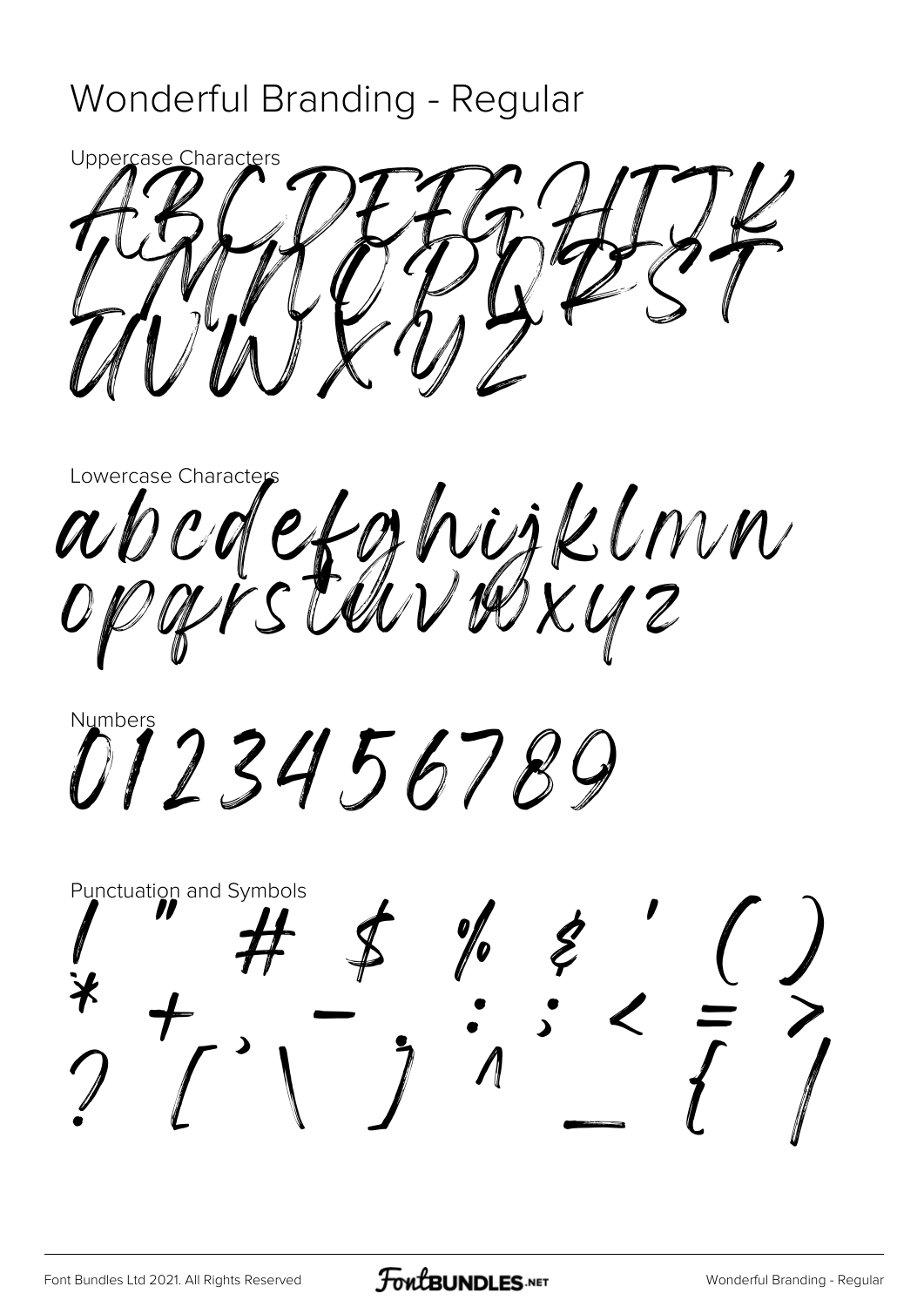$\begin{array}{cc} \mathcal{L} & \mathcal{L} & \mathcal{L} & \mathcal{L} \\ \mathcal{L} & \mathcal{L} & \mathcal{L} & \mathcal{L} \end{array}$  $\frac{3}{4}$   $\frac{1}{4}$   $\frac{1}{4}$   $\frac{9}{4}$   $\frac{3}{4}$ 

All Other Glyphs

AAAAAAACE ÉÊËÎÎÎÎPN ÒÓÔÔÖרÙÚ ÛÜÜD Bàaaa

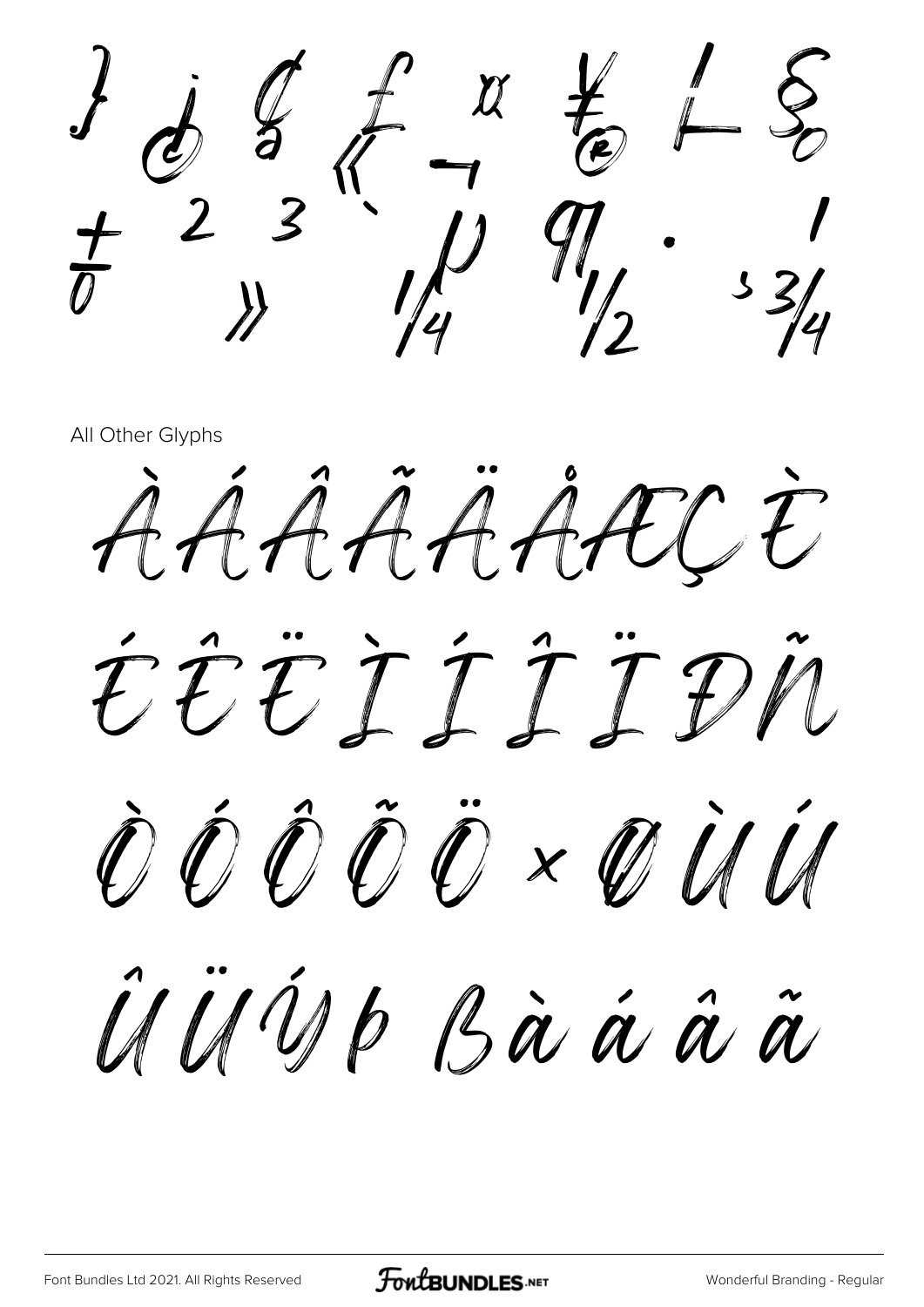a a a c è é é ë i i v ü d n d o d õ ö = oùüüüü q p is Aā Aă AaC é C C C C D D C D T T e E è E e E e G g Gg Gg Hh I v I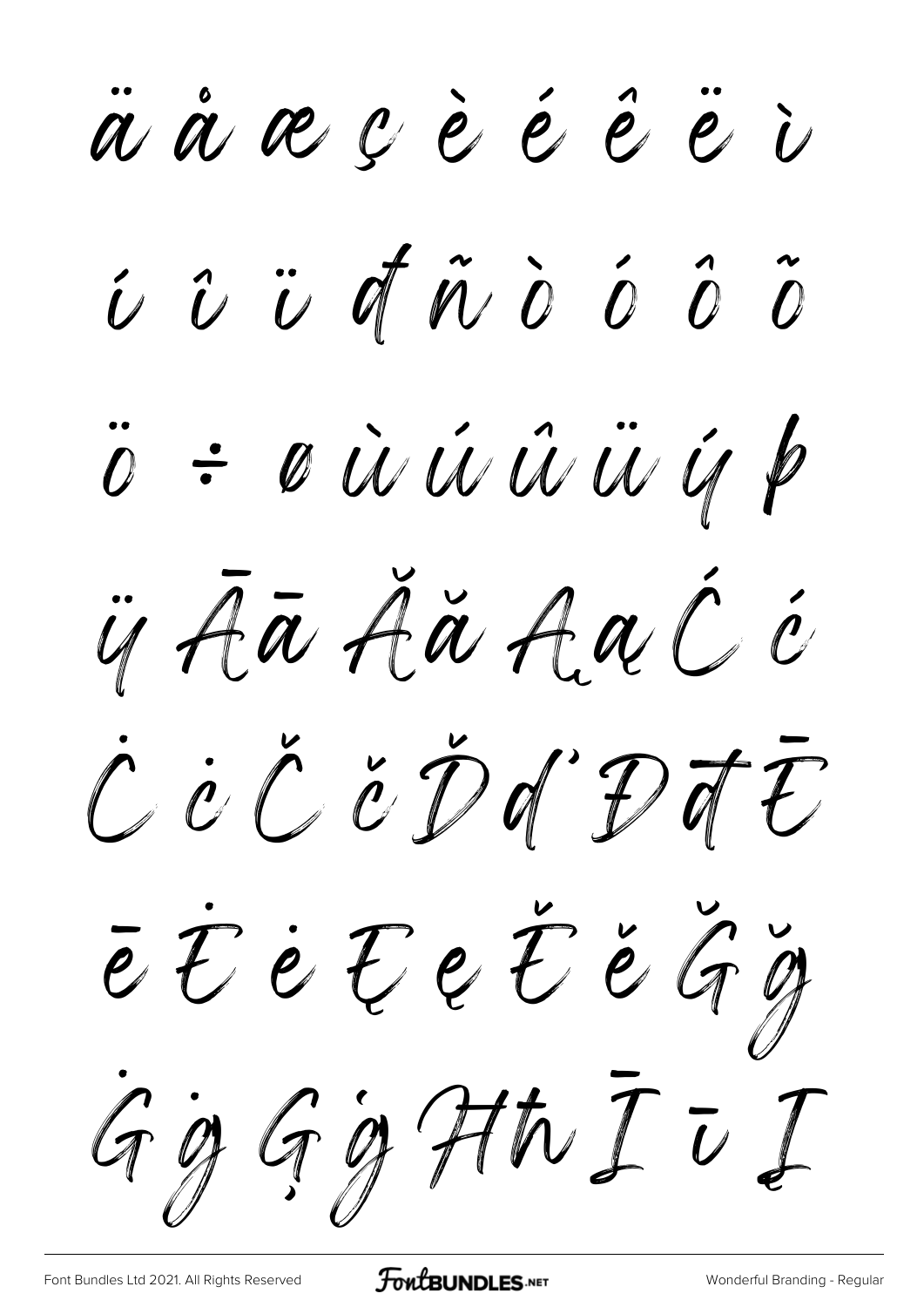i I u l l l i l l l L'U L E Min Mu M n Nrs O T O O CEce DiPrPrSSS SSSTUTUE UTA IS IS IS UN US UN w U G U Z z z z z Z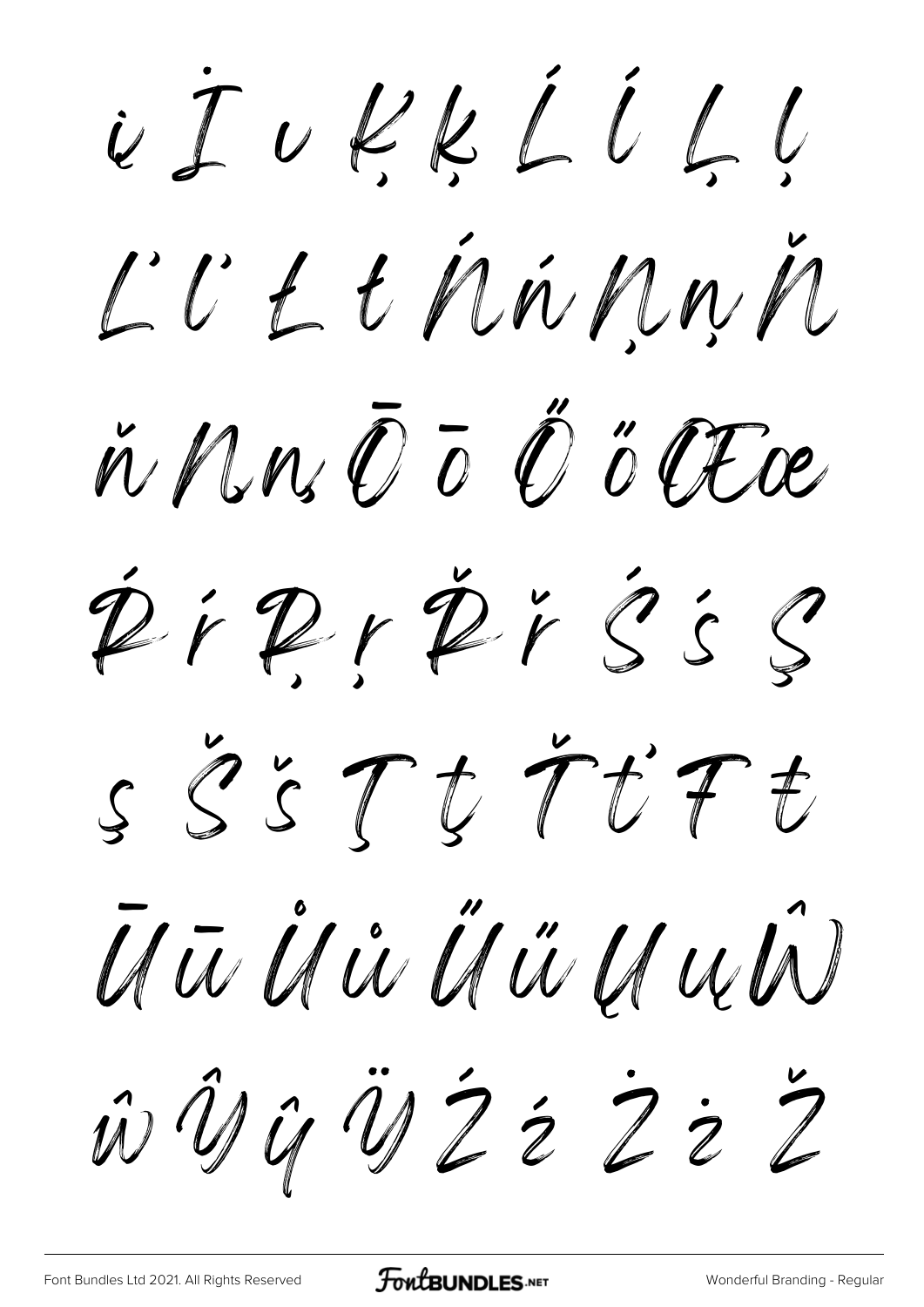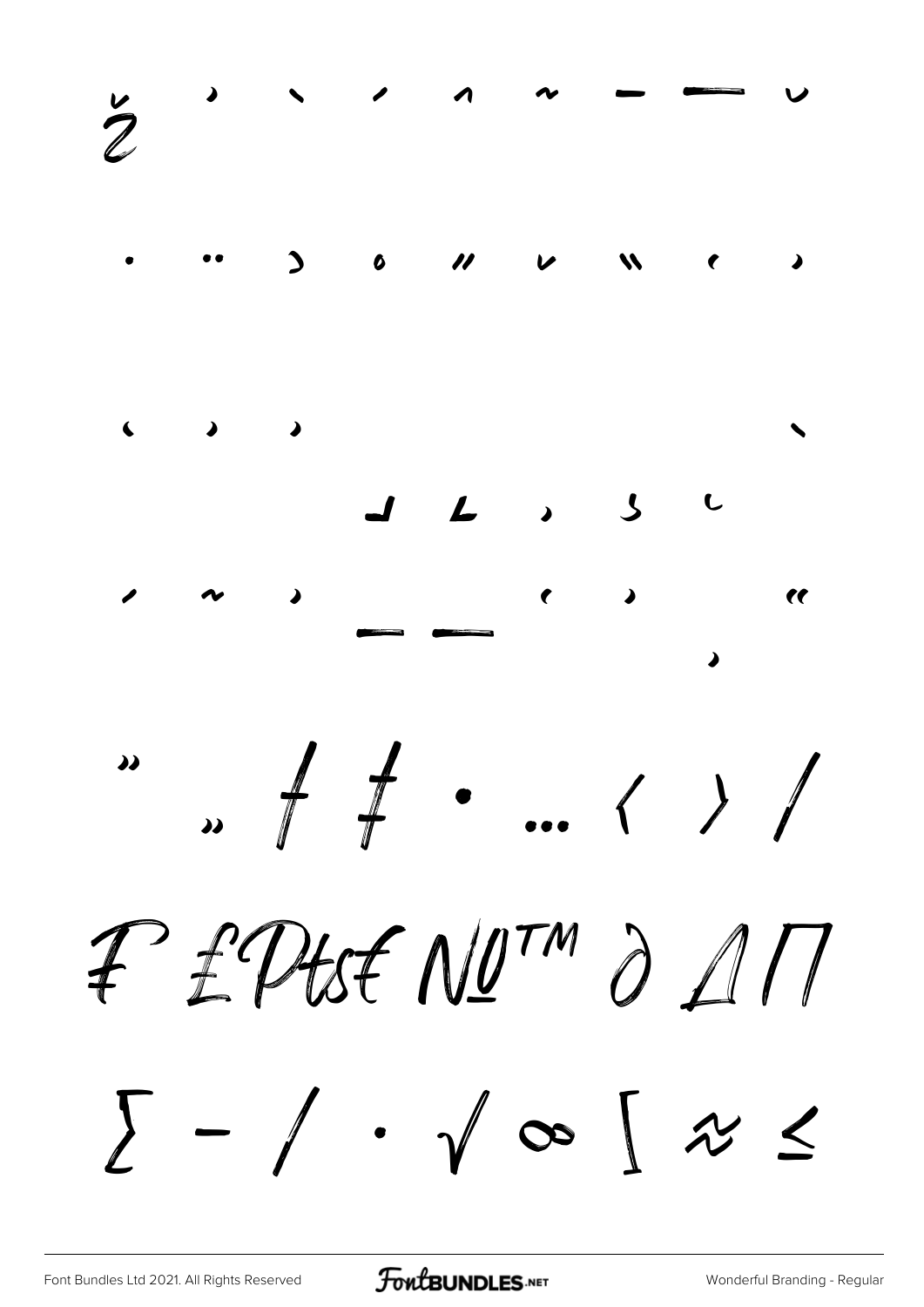≥  $i$  j  $k$  (mnop q r s t u v w x y 3 wbudefghi jk bruwergn s buvwuyza bedetghij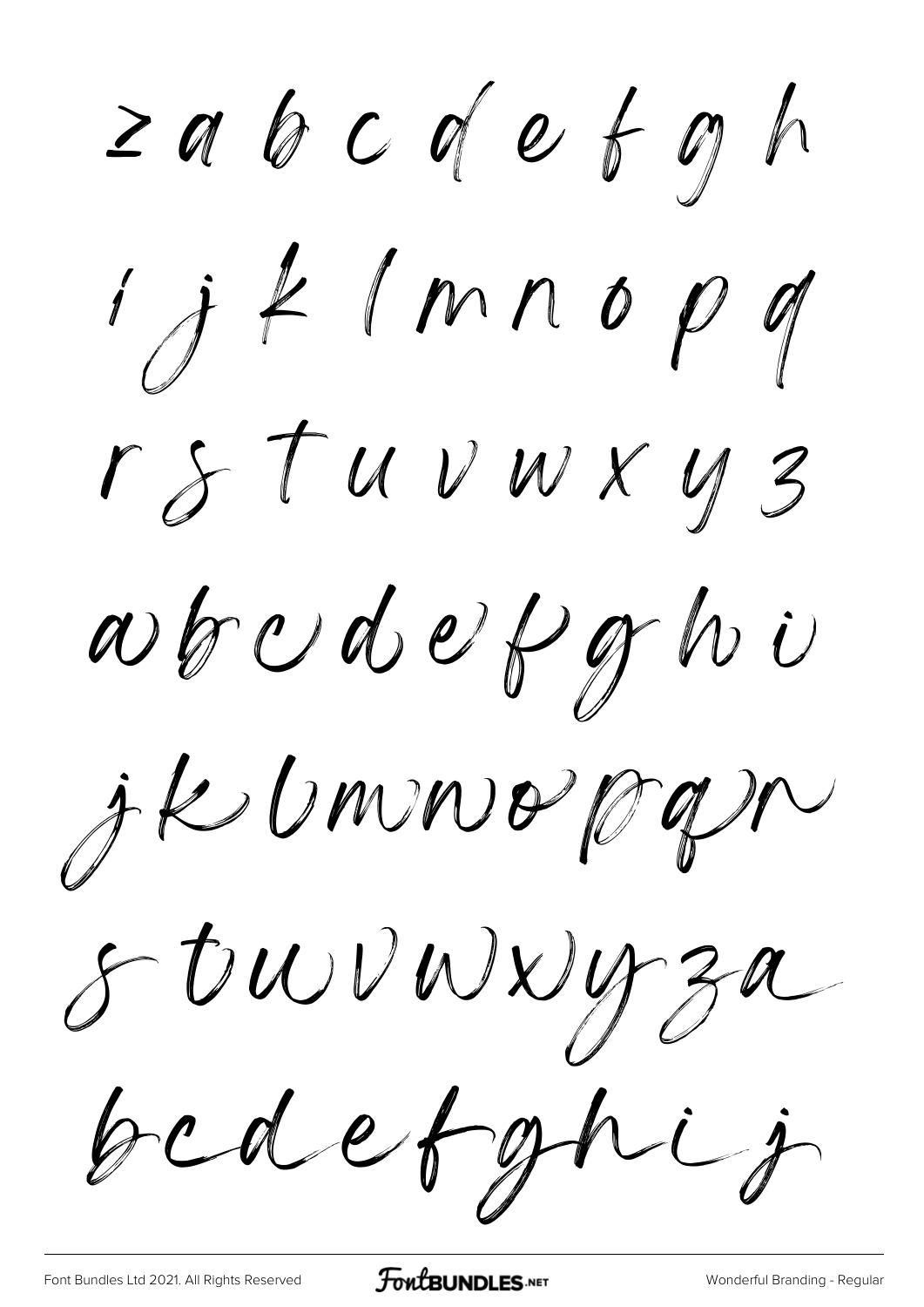$k$  mnoppars

t uvwxyzonon

ooggiff II st statet et